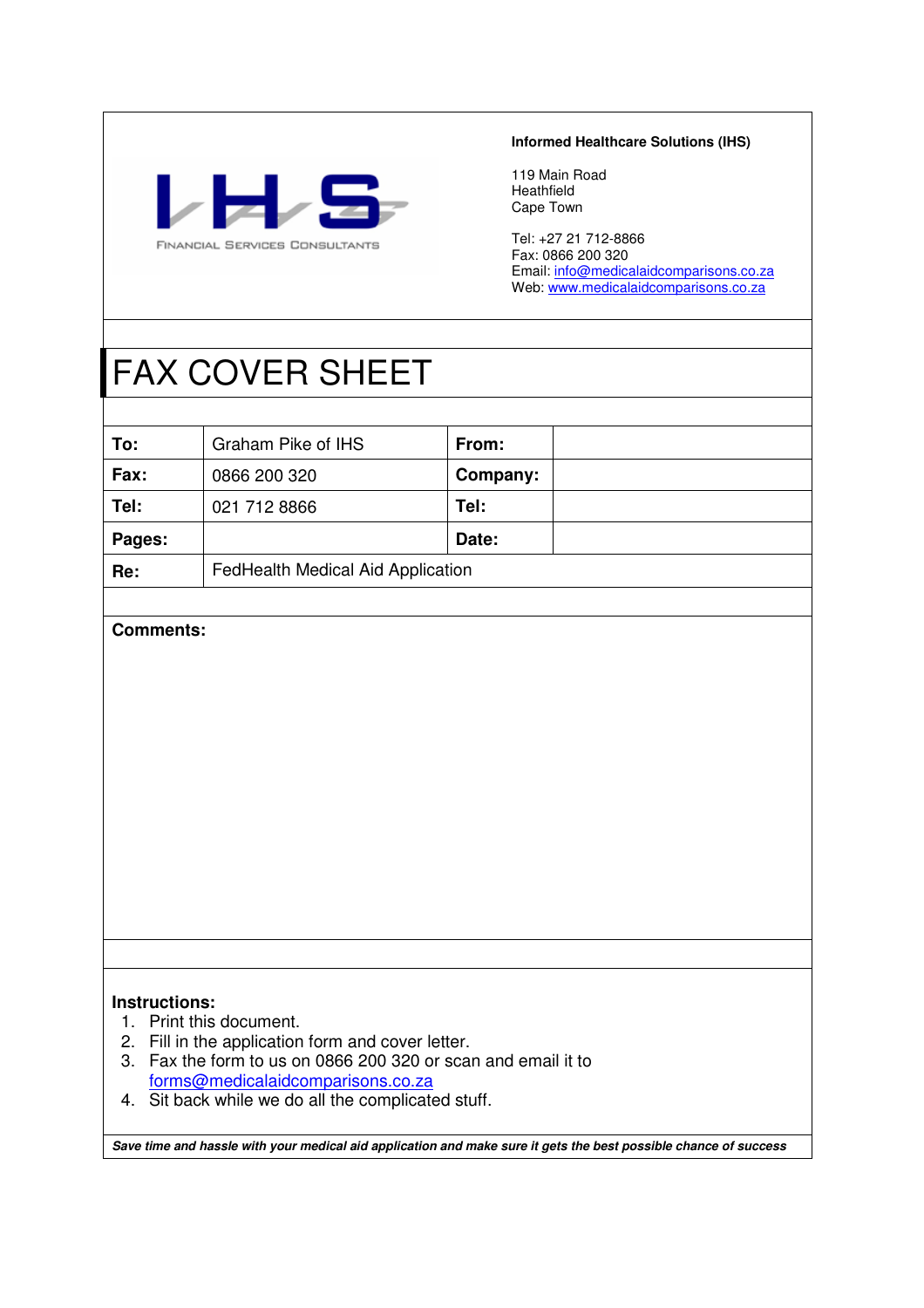# fedhealth member

OR E-MAIL TO:

update@fedhealth.co.za

APPLICATION FORM

PLEASE FAX TO: Fax No: 011 671 3647



OR MAIL COMPLETED FORM TO: Fedhealth Medical Scheme Private Bag X3045 Randburg 2125

| <b>SECTION 1</b><br><b>CHOICE OF OPTION</b>                                                                                                                                             |               |                                                                                                           | Choose ONE product option by placing "x" in the appropriate box                                                   |                                                                                                                                                                    |
|-----------------------------------------------------------------------------------------------------------------------------------------------------------------------------------------|---------------|-----------------------------------------------------------------------------------------------------------|-------------------------------------------------------------------------------------------------------------------|--------------------------------------------------------------------------------------------------------------------------------------------------------------------|
| myFED                                                                                                                                                                                   |               | flexiFED                                                                                                  |                                                                                                                   | maxiFED                                                                                                                                                            |
| myFED*<br>*If your contribution is paid by your employer,<br>please also refer to section 6.<br>*If your contribution is not paid by your employer,<br>please also complete section 10. |               | flexiFED <sub>1</sub><br>flexiFED 1Elect*<br>flexiFED <sub>2</sub><br>flexiFED 2GRID*<br>flexiFED 2Elect* | flexiFED <sub>3</sub><br>flexiFED 3GRID*<br>flexiFED 3Elect*<br>flexiFED 4<br>flexiFED 4GRID*<br>flexiFED 4Elect* | <b>Maxima PLUS</b><br>Maxima <b>EXEC</b><br>Maxima EXECGRID<br>*Please also complete Section 9 for nomination<br>of a Fedhealth network GP (General Practitioner). |
| I wish to join the scheme from                                                                                                                                                          | m<br>$\Omega$ | m<br>v<br>v<br>v<br>$\mathbf{v}$                                                                          |                                                                                                                   | <b>Contribution collection in ADVANCE</b><br><b>Contribution collection in ARREARS</b>                                                                             |
| <b>SECTION 2</b>                                                                                                                                                                        |               | <b>DETAILS OF PRINCIPAL MEMBER</b>                                                                        |                                                                                                                   |                                                                                                                                                                    |
| Surname                                                                                                                                                                                 |               |                                                                                                           |                                                                                                                   |                                                                                                                                                                    |
| Maiden name                                                                                                                                                                             |               |                                                                                                           |                                                                                                                   |                                                                                                                                                                    |

| Maiden name<br>(if applicable)                                                   |                                                                              |                          |                                                                          |                    |                                         |             |                            |
|----------------------------------------------------------------------------------|------------------------------------------------------------------------------|--------------------------|--------------------------------------------------------------------------|--------------------|-----------------------------------------|-------------|----------------------------|
| <b>Title</b>                                                                     | First name/s                                                                 |                          |                                                                          |                    |                                         |             |                            |
| Preferred name                                                                   |                                                                              |                          |                                                                          |                    |                                         |             | <b>Initials</b>            |
| Gender                                                                           | $\mathsf{d}$<br>M<br>F<br>d<br>Date of birth                                 | ${\sf m}$<br>m<br>y<br>y | V<br>y                                                                   | ID number          |                                         |             |                            |
| Passport number, if no ID                                                        |                                                                              |                          |                                                                          | <b>Nationality</b> |                                         |             |                            |
| <b>Income Tax Number</b>                                                         |                                                                              |                          |                                                                          |                    |                                         |             |                            |
| Telephone (H)                                                                    |                                                                              |                          |                                                                          | Telephone (W)      |                                         |             |                            |
| Cellphone number                                                                 |                                                                              |                          | Fax                                                                      |                    |                                         |             |                            |
| E-mail address                                                                   |                                                                              |                          |                                                                          |                    |                                         |             |                            |
| Postal address                                                                   |                                                                              |                          |                                                                          |                    |                                         |             |                            |
|                                                                                  |                                                                              |                          |                                                                          |                    |                                         | Postal code |                            |
| <b>Physical address</b>                                                          |                                                                              |                          |                                                                          |                    |                                         |             |                            |
|                                                                                  |                                                                              |                          |                                                                          |                    |                                         | Postal code |                            |
| Country                                                                          |                                                                              |                          |                                                                          |                    |                                         |             |                            |
| Do you want your membership pack and card:                                       | Delivered*                                                                   | <b>Posted</b>            |                                                                          |                    | Collected from nearest Medscheme Branch |             |                            |
|                                                                                  | *Delivery Address during working hours (Monday - Friday 08:00 - 17:00):      |                          |                                                                          |                    |                                         |             |                            |
|                                                                                  |                                                                              |                          |                                                                          |                    |                                         |             |                            |
|                                                                                  |                                                                              |                          |                                                                          |                    |                                         | Postal code |                            |
| Have you had previous medical aid cover?<br>If yes, please provide details below | Yes<br><b>No</b>                                                             |                          | Are you changing your medical scheme due to a change in your employment? |                    |                                         |             | Yes<br><b>No</b>           |
| Name of previous medical scheme/s                                                |                                                                              | Membership number        |                                                                          | Date joined        |                                         | Date left   |                            |
|                                                                                  |                                                                              |                          |                                                                          |                    |                                         |             |                            |
|                                                                                  |                                                                              |                          |                                                                          |                    |                                         |             |                            |
|                                                                                  |                                                                              |                          |                                                                          |                    |                                         |             |                            |
|                                                                                  | <b>PLEASE</b> x - FOR STATISTICAL PURPOSES ONLY Ethnic group<br><b>Black</b> | Coloured<br>Indian       | White<br>Asian<br><b>Marital status</b>                                  | Single             | Married<br><b>Divorced</b>              | Widowed     | Common law partner/ spouse |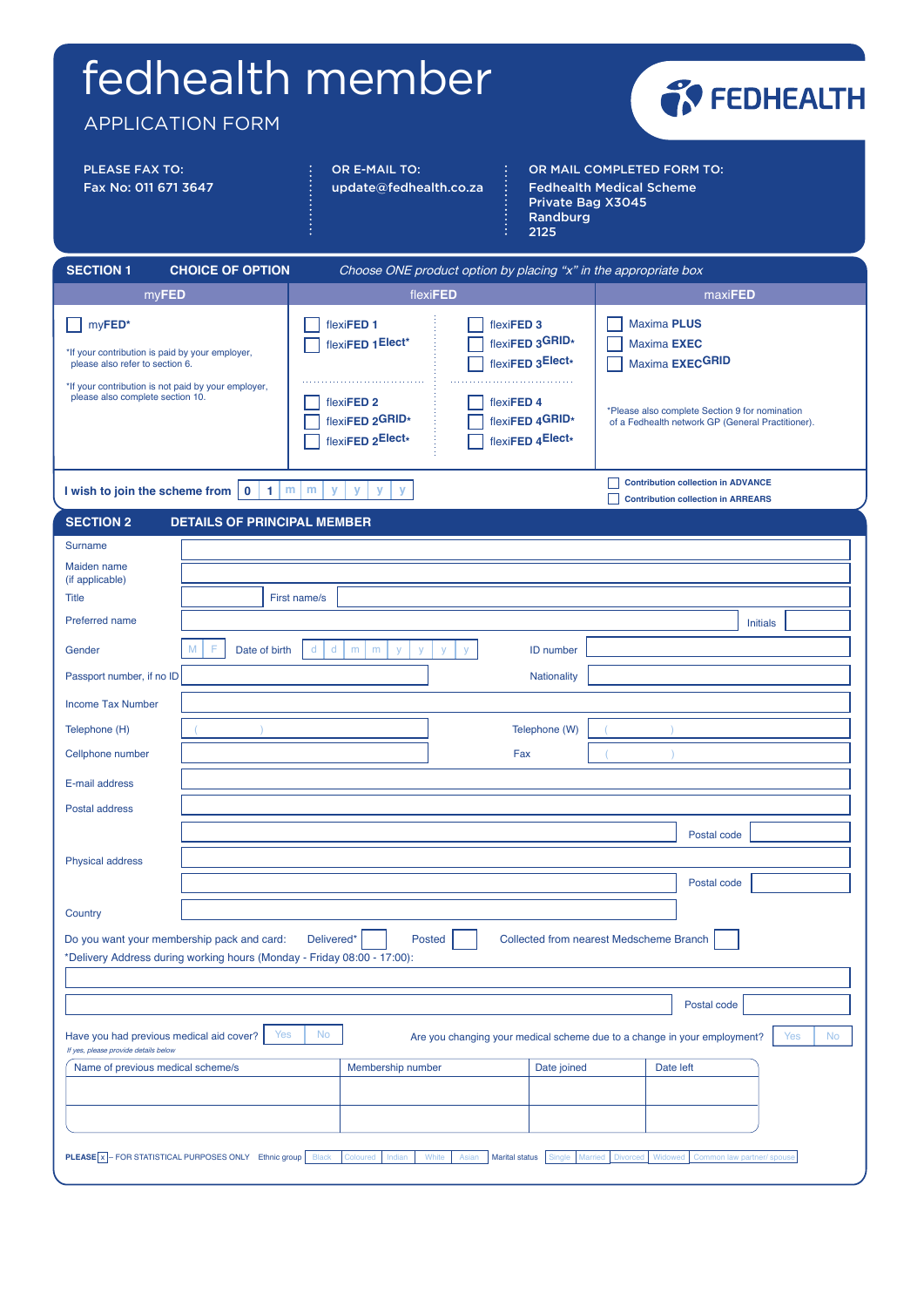| <b>SECTION 3</b>                                                      | <b>INTERMEDIARY / FINANCIAL ADVISER</b>                                                                                                                                                                                                                                                                                                                                                                                                                                                                                                                                                                                                                                                                                                                                                                                                                                                                                                                                                                                                                                                                                                                                                                                                                                                                                                                                                                                                                   |                | This section must be signed by the broker/ agent/ adviser if applicable |                 |
|-----------------------------------------------------------------------|-----------------------------------------------------------------------------------------------------------------------------------------------------------------------------------------------------------------------------------------------------------------------------------------------------------------------------------------------------------------------------------------------------------------------------------------------------------------------------------------------------------------------------------------------------------------------------------------------------------------------------------------------------------------------------------------------------------------------------------------------------------------------------------------------------------------------------------------------------------------------------------------------------------------------------------------------------------------------------------------------------------------------------------------------------------------------------------------------------------------------------------------------------------------------------------------------------------------------------------------------------------------------------------------------------------------------------------------------------------------------------------------------------------------------------------------------------------|----------------|-------------------------------------------------------------------------|-----------------|
| <b>Broker code</b>                                                    | 00428/01                                                                                                                                                                                                                                                                                                                                                                                                                                                                                                                                                                                                                                                                                                                                                                                                                                                                                                                                                                                                                                                                                                                                                                                                                                                                                                                                                                                                                                                  |                | <b>FSB licence number</b><br>12239                                      |                 |
| Name of brokerage                                                     | Informed Healthcare Solution (pty) Ltd                                                                                                                                                                                                                                                                                                                                                                                                                                                                                                                                                                                                                                                                                                                                                                                                                                                                                                                                                                                                                                                                                                                                                                                                                                                                                                                                                                                                                    |                |                                                                         |                 |
| Name of broker/agent/adviser                                          |                                                                                                                                                                                                                                                                                                                                                                                                                                                                                                                                                                                                                                                                                                                                                                                                                                                                                                                                                                                                                                                                                                                                                                                                                                                                                                                                                                                                                                                           |                |                                                                         |                 |
| Telephone (W)                                                         | 021 712 8866                                                                                                                                                                                                                                                                                                                                                                                                                                                                                                                                                                                                                                                                                                                                                                                                                                                                                                                                                                                                                                                                                                                                                                                                                                                                                                                                                                                                                                              |                | Cellular                                                                |                 |
| Fax                                                                   | 0866 200 320 / 021-712 6626                                                                                                                                                                                                                                                                                                                                                                                                                                                                                                                                                                                                                                                                                                                                                                                                                                                                                                                                                                                                                                                                                                                                                                                                                                                                                                                                                                                                                               |                |                                                                         |                 |
| E-mail address                                                        |                                                                                                                                                                                                                                                                                                                                                                                                                                                                                                                                                                                                                                                                                                                                                                                                                                                                                                                                                                                                                                                                                                                                                                                                                                                                                                                                                                                                                                                           |                |                                                                         |                 |
| Postal address                                                        | P.O. Box 10, Bergvliet, 7864                                                                                                                                                                                                                                                                                                                                                                                                                                                                                                                                                                                                                                                                                                                                                                                                                                                                                                                                                                                                                                                                                                                                                                                                                                                                                                                                                                                                                              |                |                                                                         |                 |
| <b>Physical address</b>                                               | Milward House, 119 Main Road, Heathfield 7800, Cape Town                                                                                                                                                                                                                                                                                                                                                                                                                                                                                                                                                                                                                                                                                                                                                                                                                                                                                                                                                                                                                                                                                                                                                                                                                                                                                                                                                                                                  |                |                                                                         |                 |
| misrepresentation or conduct.<br>Broker's/agent's/adviser's signature | 1. I hereby acknowledge that I am an accredited Fedhealth Financial Adviser and that I am licensed by the Financial Services Board (FSB) in terms of the Financial Advisory and Intermediary Services Act 37 of 2002.<br>2. I acknowledge that the applicant has appointed me as his/her financial adviser and that the applicant is entitled to cancel my services at any time.<br>3. I confirm that the applicant was provided with my personal details, physical and postal address and telephone number.<br>4. I acknowledge that a monthly commission of 3% of the total monthly contribution up to a maximum, as legislated from time to time, will be paid to me in terms of the Medical Schemes Act 131 of 1998 (or as amended).<br>5. I confirm that there has been no material misrepresentation of any fact by me and that in the event of material misconduct or unlawful conduct, I undertake to refund all monies paid in consequence of such<br>6. The applicant is familiar with the information requested in the application form and all the relevant information was provided by the applicant.<br>7. The applicant is familiar with the information relating to the Protection of Personal Information (POPI) Act as displayed on www.fedhealth.co.za<br>8. The advice and assistance given to the applicant was impartial and in the best interest of the applicant.<br>9. The applicant has personally signed the application form. |                | d<br>Date<br>d<br>m                                                     | m<br>y<br>y     |
| <b>SECTION 4</b>                                                      | <b>DETAILS OF YOUR SPOUSE / PARTNER YOU WISH TO REGISTER</b>                                                                                                                                                                                                                                                                                                                                                                                                                                                                                                                                                                                                                                                                                                                                                                                                                                                                                                                                                                                                                                                                                                                                                                                                                                                                                                                                                                                              |                |                                                                         |                 |
| <b>SPOUSE / PARTNER</b><br><b>Surname</b>                             |                                                                                                                                                                                                                                                                                                                                                                                                                                                                                                                                                                                                                                                                                                                                                                                                                                                                                                                                                                                                                                                                                                                                                                                                                                                                                                                                                                                                                                                           |                |                                                                         |                 |
| Maiden name<br>(if applicable)                                        |                                                                                                                                                                                                                                                                                                                                                                                                                                                                                                                                                                                                                                                                                                                                                                                                                                                                                                                                                                                                                                                                                                                                                                                                                                                                                                                                                                                                                                                           |                |                                                                         |                 |
| <b>Title</b>                                                          | First name/s                                                                                                                                                                                                                                                                                                                                                                                                                                                                                                                                                                                                                                                                                                                                                                                                                                                                                                                                                                                                                                                                                                                                                                                                                                                                                                                                                                                                                                              |                | <b>Preferred name</b>                                                   |                 |
| Cellphone number                                                      |                                                                                                                                                                                                                                                                                                                                                                                                                                                                                                                                                                                                                                                                                                                                                                                                                                                                                                                                                                                                                                                                                                                                                                                                                                                                                                                                                                                                                                                           | E-mail address |                                                                         | <b>Initials</b> |
| Relationship to principal member                                      |                                                                                                                                                                                                                                                                                                                                                                                                                                                                                                                                                                                                                                                                                                                                                                                                                                                                                                                                                                                                                                                                                                                                                                                                                                                                                                                                                                                                                                                           |                | Gender<br>M                                                             |                 |
| <b>Income Tax Number</b>                                              |                                                                                                                                                                                                                                                                                                                                                                                                                                                                                                                                                                                                                                                                                                                                                                                                                                                                                                                                                                                                                                                                                                                                                                                                                                                                                                                                                                                                                                                           |                | <b>ID</b> number                                                        |                 |
| Passport number, if no ID                                             |                                                                                                                                                                                                                                                                                                                                                                                                                                                                                                                                                                                                                                                                                                                                                                                                                                                                                                                                                                                                                                                                                                                                                                                                                                                                                                                                                                                                                                                           |                | <b>Nationality</b>                                                      |                 |

| Has this dependant had previous medical aid cover? | Yes<br><b>No</b>  | If yes, please provide details below |             |           |
|----------------------------------------------------|-------------------|--------------------------------------|-------------|-----------|
| Name of previous medical scheme/s                  | Membership number |                                      | Date joined | Date left |
|                                                    |                   |                                      |             |           |
|                                                    |                   |                                      |             |           |
|                                                    |                   |                                      |             |           |

#### **SECTION 5 DEPENDANTS YOU WISH TO REGISTER**

I confirm that I am authorised to provide and disclose the personal information of these listed dependants to the Scheme for the purpose of receiving benefits and related services.

|                             | Child*<br>Adult                                                                                   | $\overline{2}$<br>Adult<br>Child*                                                    |
|-----------------------------|---------------------------------------------------------------------------------------------------|--------------------------------------------------------------------------------------|
| <b>Title</b>                | Relationship<br>to member<br>Initials                                                             | Relationship<br>to member<br><b>Initials</b>                                         |
| Surname                     |                                                                                                   |                                                                                      |
| First name/s                |                                                                                                   |                                                                                      |
| Preferred name              | Marital<br>status                                                                                 | <b>Marital</b><br>status                                                             |
| ID number / passport number |                                                                                                   |                                                                                      |
| Date of birth               | F.<br>Gender<br>m<br>m<br>$\mathbf{V}$<br>$\mathbf{V}$<br>$\mathbf{V}$<br>d<br>M                  | Gender<br>m<br>F<br>m<br>M<br>d<br>$\mathcal{M}$<br>$\sqrt{2}$<br>$\mathcal{M}$<br>d |
| E-mail address              | Cell                                                                                              | Cell                                                                                 |
|                             | * Child dependant = the member's dependent child up to the age of 21 or 27 if a full time student |                                                                                      |
|                             |                                                                                                   |                                                                                      |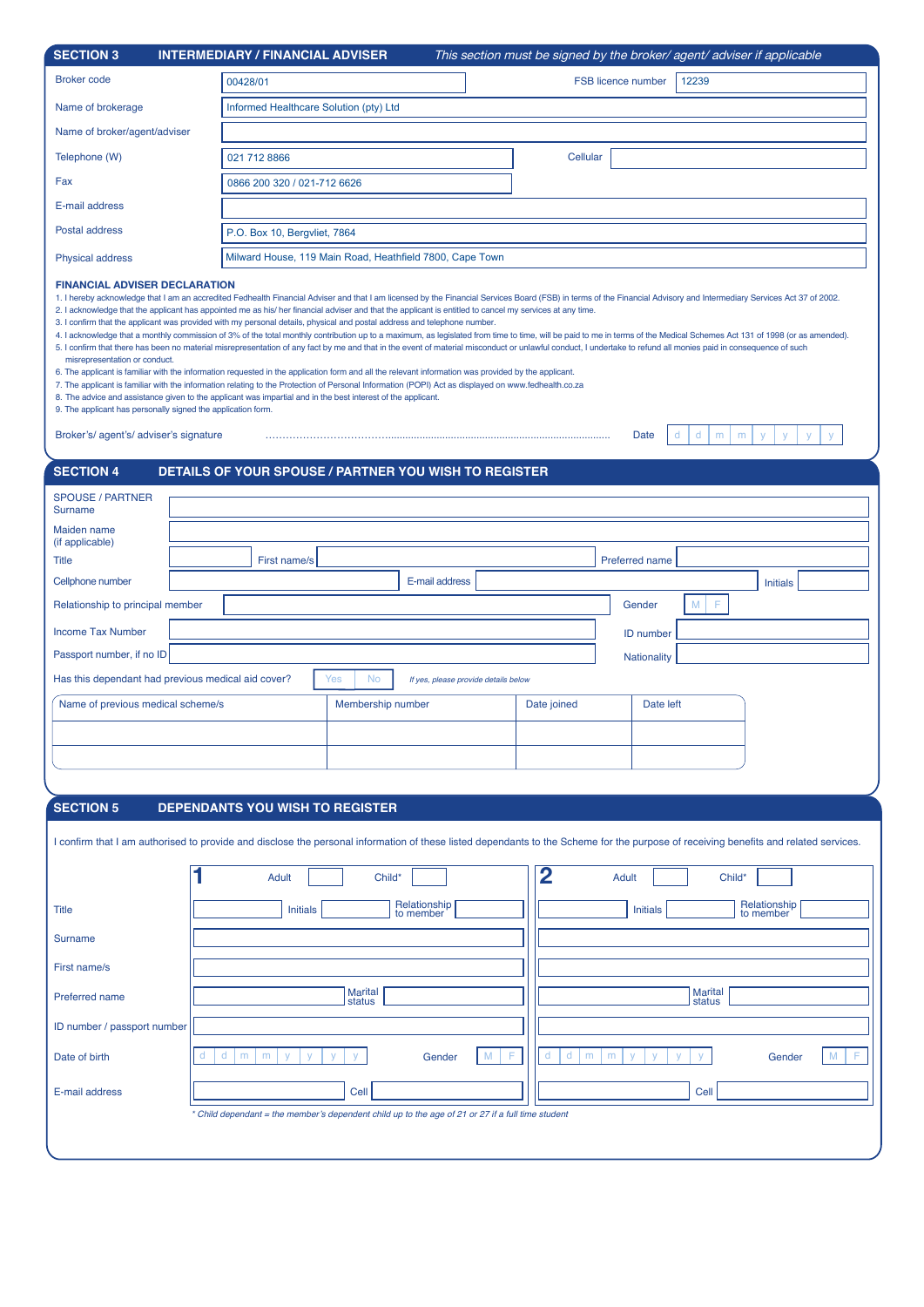| <b>SECTION 5</b>                                                                                      | DEPENDANTS YOU WISH TO REGISTER (CONTINUED)                                                                                                                                                                                                                                                             |                         |                                                                                                                                                                                                                                                                                                                                                                                                                                                                                                                                                                                                                                                                                                                                                                                                                              |
|-------------------------------------------------------------------------------------------------------|---------------------------------------------------------------------------------------------------------------------------------------------------------------------------------------------------------------------------------------------------------------------------------------------------------|-------------------------|------------------------------------------------------------------------------------------------------------------------------------------------------------------------------------------------------------------------------------------------------------------------------------------------------------------------------------------------------------------------------------------------------------------------------------------------------------------------------------------------------------------------------------------------------------------------------------------------------------------------------------------------------------------------------------------------------------------------------------------------------------------------------------------------------------------------------|
|                                                                                                       | 3<br>Child*<br>Adult                                                                                                                                                                                                                                                                                    |                         | 4<br><b>Adult</b><br>Child*                                                                                                                                                                                                                                                                                                                                                                                                                                                                                                                                                                                                                                                                                                                                                                                                  |
| <b>Title</b>                                                                                          | Relationship<br><b>Initials</b>                                                                                                                                                                                                                                                                         |                         | Relationship<br><b>Initials</b>                                                                                                                                                                                                                                                                                                                                                                                                                                                                                                                                                                                                                                                                                                                                                                                              |
| <b>Surname</b>                                                                                        | to member                                                                                                                                                                                                                                                                                               |                         | to member                                                                                                                                                                                                                                                                                                                                                                                                                                                                                                                                                                                                                                                                                                                                                                                                                    |
|                                                                                                       |                                                                                                                                                                                                                                                                                                         |                         |                                                                                                                                                                                                                                                                                                                                                                                                                                                                                                                                                                                                                                                                                                                                                                                                                              |
| First name/s                                                                                          |                                                                                                                                                                                                                                                                                                         |                         |                                                                                                                                                                                                                                                                                                                                                                                                                                                                                                                                                                                                                                                                                                                                                                                                                              |
| <b>Preferred name</b>                                                                                 | <b>Marital</b><br>status                                                                                                                                                                                                                                                                                |                         | <b>Marital</b><br>status                                                                                                                                                                                                                                                                                                                                                                                                                                                                                                                                                                                                                                                                                                                                                                                                     |
| ID number / passport number                                                                           |                                                                                                                                                                                                                                                                                                         |                         |                                                                                                                                                                                                                                                                                                                                                                                                                                                                                                                                                                                                                                                                                                                                                                                                                              |
| Date of birth                                                                                         | d<br>d<br>m<br>m<br>y<br>Gender                                                                                                                                                                                                                                                                         | F<br>M                  | d<br>d<br>m<br>m<br>V<br>У<br>M<br>V<br>Gender                                                                                                                                                                                                                                                                                                                                                                                                                                                                                                                                                                                                                                                                                                                                                                               |
| E-mail address                                                                                        | Cell                                                                                                                                                                                                                                                                                                    |                         | Cell                                                                                                                                                                                                                                                                                                                                                                                                                                                                                                                                                                                                                                                                                                                                                                                                                         |
| Please note:                                                                                          | * Child dependant = the member's dependent child up to the age of 21 or 27 if a full-time student<br>income, employment and marital status of both child and natural parents.<br>· For adult dependants, please supply an affidavit confirming residency, marital status, employment status and income. |                         | · Any dependant turning 21, and dependants over the age of 21, must furnish either proof of registration from a full-time tertiary institution for the current year or an affidavit.<br>· For any dependant, other than your biological children, please supply supporting legal documentation of adoption or foster arrangement; as well as an affidavit confirming residency,                                                                                                                                                                                                                                                                                                                                                                                                                                              |
| <b>SECTION 6</b>                                                                                      | <b>EMPLOYER INFORMATION</b>                                                                                                                                                                                                                                                                             |                         | This section must be completed by your employer only if employer pays your contribution                                                                                                                                                                                                                                                                                                                                                                                                                                                                                                                                                                                                                                                                                                                                      |
| Name of employer                                                                                      |                                                                                                                                                                                                                                                                                                         |                         |                                                                                                                                                                                                                                                                                                                                                                                                                                                                                                                                                                                                                                                                                                                                                                                                                              |
| Employee number                                                                                       |                                                                                                                                                                                                                                                                                                         | <b>Employment date</b>  | d<br>d<br>m<br>m<br>y<br>V<br>y                                                                                                                                                                                                                                                                                                                                                                                                                                                                                                                                                                                                                                                                                                                                                                                              |
| <b>Division code</b>                                                                                  |                                                                                                                                                                                                                                                                                                         | Dept. name              |                                                                                                                                                                                                                                                                                                                                                                                                                                                                                                                                                                                                                                                                                                                                                                                                                              |
| Persal number if applicable                                                                           |                                                                                                                                                                                                                                                                                                         | Fedhealth paypoint code |                                                                                                                                                                                                                                                                                                                                                                                                                                                                                                                                                                                                                                                                                                                                                                                                                              |
| Medical scheme start date<br>$\mathbf 0$                                                              | $\mathbf{1}$<br>m<br>m<br>y<br>y<br>y                                                                                                                                                                                                                                                                   |                         |                                                                                                                                                                                                                                                                                                                                                                                                                                                                                                                                                                                                                                                                                                                                                                                                                              |
|                                                                                                       | We confirm that the applicant is employed by us and commenced employment on the above date                                                                                                                                                                                                              |                         |                                                                                                                                                                                                                                                                                                                                                                                                                                                                                                                                                                                                                                                                                                                                                                                                                              |
| Name of salary administrator                                                                          |                                                                                                                                                                                                                                                                                                         |                         | Company stamp                                                                                                                                                                                                                                                                                                                                                                                                                                                                                                                                                                                                                                                                                                                                                                                                                |
| <b>Designation</b><br>Monthly salary of                                                               |                                                                                                                                                                                                                                                                                                         |                         |                                                                                                                                                                                                                                                                                                                                                                                                                                                                                                                                                                                                                                                                                                                                                                                                                              |
| myFED applicant                                                                                       |                                                                                                                                                                                                                                                                                                         |                         |                                                                                                                                                                                                                                                                                                                                                                                                                                                                                                                                                                                                                                                                                                                                                                                                                              |
|                                                                                                       |                                                                                                                                                                                                                                                                                                         |                         | Date signed<br>d<br>d<br>m<br>m<br>y                                                                                                                                                                                                                                                                                                                                                                                                                                                                                                                                                                                                                                                                                                                                                                                         |
| <b>SECTION 7</b>                                                                                      | <b>BANK DETAILS OF PRINCIPAL MEMBER</b>                                                                                                                                                                                                                                                                 |                         | Refund of claims and debit order instruction                                                                                                                                                                                                                                                                                                                                                                                                                                                                                                                                                                                                                                                                                                                                                                                 |
| following two dates for debit order collections.<br>25th of the month<br>claims refunds on the right. | First working day of the month<br><b>OR</b><br>1. USE THIS ACCOUNT FOR ALL TRANSACTIONS<br>2. USE THIS ACCOUNT FOR CONTRIBUTION COLLECTIONS ONLY<br>NB. If you tick this option, then you must complete bank details for                                                                                |                         | I hereby instruct Fedhealth to electronically collect contributions and to deposit refunds, using the information provided below. Should the collection date fall on a<br>public holiday, the Scheme reserves the right to collect prior or after the holiday. I understand that transfers cannot be done to and from credit card accounts. I hereby<br>authorise Fedhealth to reverse any erroneous transactions and/ or rectify any EFT errors without prior notice. Note: Direct paying members can select either of the<br>Should you miss a payment, Fedhealth reserves the right to deduct on a different date to collect the missed premium. Bank charges will apply for rejected debit orders.<br>USE THIS ACCOUNT FOR REFUNDS ONLY<br>NB: If you ticked no. 2 on the left then bank details must be completed here. |
| <b>Bank name</b>                                                                                      |                                                                                                                                                                                                                                                                                                         | <b>Bank name</b>        |                                                                                                                                                                                                                                                                                                                                                                                                                                                                                                                                                                                                                                                                                                                                                                                                                              |
| <b>Branch name</b>                                                                                    |                                                                                                                                                                                                                                                                                                         | <b>Branch name</b>      |                                                                                                                                                                                                                                                                                                                                                                                                                                                                                                                                                                                                                                                                                                                                                                                                                              |
| <b>Bank branch code</b>                                                                               |                                                                                                                                                                                                                                                                                                         |                         | <b>Bank branch code</b>                                                                                                                                                                                                                                                                                                                                                                                                                                                                                                                                                                                                                                                                                                                                                                                                      |
| Type of account                                                                                       | Cheque<br>Transmission<br><b>Savings</b>                                                                                                                                                                                                                                                                |                         | Type of account<br>Cheque<br><b>Transmission</b><br>Savings                                                                                                                                                                                                                                                                                                                                                                                                                                                                                                                                                                                                                                                                                                                                                                  |
| Name of account holder                                                                                |                                                                                                                                                                                                                                                                                                         |                         | Name of account holder                                                                                                                                                                                                                                                                                                                                                                                                                                                                                                                                                                                                                                                                                                                                                                                                       |
| Bank account number                                                                                   |                                                                                                                                                                                                                                                                                                         |                         | <b>Bank account number</b>                                                                                                                                                                                                                                                                                                                                                                                                                                                                                                                                                                                                                                                                                                                                                                                                   |
| Please note:<br>• The account holder's identity document<br>• The account holder's bank statement     | If only one bank account is provided, it will be used for both contribution collections and refunds.<br>principal member as well as a physical address, and where an individual, their Income Tax Number.                                                                                               |                         | Should a 3rd party pay the contribution on your behalf, the following supporting documents are required, certified by a commissioner of oaths and not older than three months:<br>• Account holder's letter of authority to the Scheme to deduct contributions on behalf of the member. This also needs to include the relationship of the account holder to the                                                                                                                                                                                                                                                                                                                                                                                                                                                             |
|                                                                                                       |                                                                                                                                                                                                                                                                                                         |                         |                                                                                                                                                                                                                                                                                                                                                                                                                                                                                                                                                                                                                                                                                                                                                                                                                              |

| Account/ s holder's signature ………………………………………………………… |  |
|------------------------------------------------------|--|
|------------------------------------------------------|--|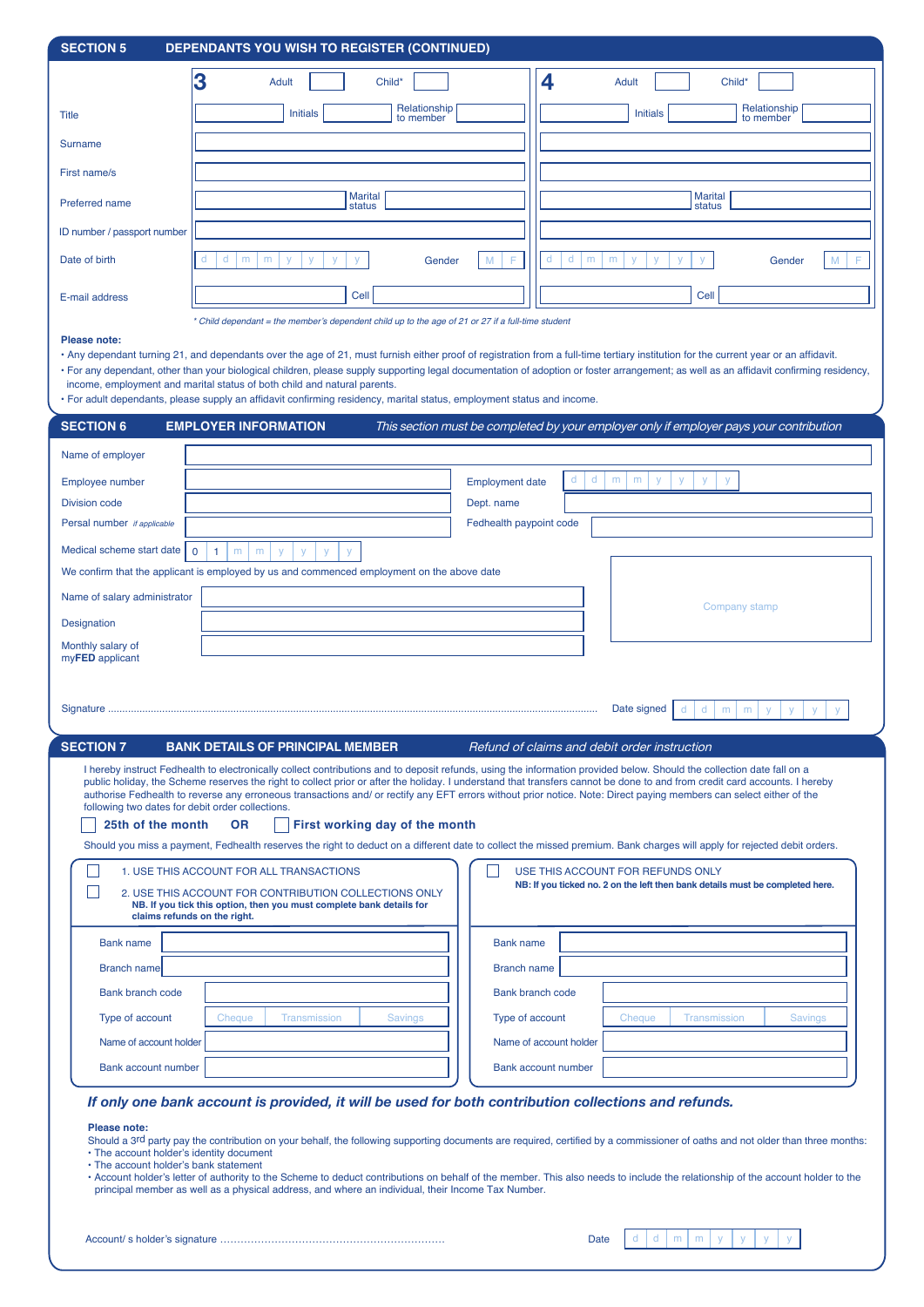| í                       |
|-------------------------|
|                         |
| $\overline{\mathbf{c}}$ |
|                         |
|                         |
|                         |
|                         |
|                         |
|                         |
|                         |
| È                       |
|                         |
|                         |
|                         |
|                         |
| l                       |
| I                       |
|                         |
|                         |
|                         |
| i<br>Film<br>١          |

ഗ

This section must be completed. Failure to disclose information is fraudulent and may result in membership not being granted or termination of membership without refund of contributions paid. **This section must be completed. Failure to disclose information is fraudulent and may result in membership not being granted or termination of membership without refund of contributions paid.**

Have you have a provide details solvided begines to be a proper to be a little of product that 12 moral with the last 12 moral what 22 m and the stripe of the last 12 moral what  $\sim$ **Have you or any of your dependants sought any advice, been diagnosed with or been treated for any conditions in the last 12 months? If yes, please provide details.**

|                     |                                                                    |      | Have you or any or your dependants sought any advice, been diagnosed with or been treated for any conditions in the last 12 inonitis ( $^{\rm n}$ yes,      | prease provide details.                   |                      | Yes                                   | <b>NO</b>            |                                                               |
|---------------------|--------------------------------------------------------------------|------|-------------------------------------------------------------------------------------------------------------------------------------------------------------|-------------------------------------------|----------------------|---------------------------------------|----------------------|---------------------------------------------------------------|
| Name of beneficiary | <b>Diagnosis</b>                                                   | Date | Name of medication and dosage                                                                                                                               | receiving treatment?<br>Are you currently |                      | <b>Have you been</b><br>hospitalised? |                      | Name and contact number of treating FP, Dentist or Specialist |
|                     |                                                                    |      |                                                                                                                                                             | Yes                                       | $\frac{1}{\sqrt{2}}$ | Yes                                   | $\frac{1}{\sqrt{2}}$ |                                                               |
|                     |                                                                    |      |                                                                                                                                                             | Yes                                       | $\frac{1}{2}$        | Yes                                   | $\geq$               |                                                               |
|                     |                                                                    |      |                                                                                                                                                             | Yes                                       | $\frac{1}{\sqrt{2}}$ | Yes                                   | Σō                   |                                                               |
|                     |                                                                    |      |                                                                                                                                                             | Yes                                       | $\frac{1}{\sqrt{2}}$ | Yes                                   | $\frac{1}{\sqrt{2}}$ |                                                               |
|                     |                                                                    |      |                                                                                                                                                             | Yes                                       | $\frac{1}{\sqrt{2}}$ | Yes                                   | Μo                   |                                                               |
|                     |                                                                    |      |                                                                                                                                                             | Yes                                       | $\frac{1}{\sqrt{2}}$ | Yes                                   | $\frac{1}{\sqrt{2}}$ |                                                               |
|                     |                                                                    |      |                                                                                                                                                             | Yes                                       | $\frac{1}{\sqrt{2}}$ | Yes                                   | Μo                   |                                                               |
|                     |                                                                    |      |                                                                                                                                                             | Yes                                       | $\frac{1}{\sqrt{2}}$ | Yes                                   | Μo                   |                                                               |
|                     |                                                                    |      |                                                                                                                                                             | <b>Yes</b>                                | $\geq$               | <b>Yes</b>                            | $\frac{1}{\sqrt{2}}$ |                                                               |
|                     |                                                                    |      |                                                                                                                                                             | Yes                                       | $\frac{1}{\sqrt{2}}$ | Yes                                   | Μo                   |                                                               |
|                     |                                                                    |      |                                                                                                                                                             | Yes                                       | $\frac{1}{\sqrt{2}}$ | Yes                                   | $\leq$               |                                                               |
|                     | Should this space be insufficient, please attach a separate sheet. |      | If you or any of your dependants are living wing wing wind hing, the high sect and the HN/ AIDS Disease Management Programme with in 90 days of membership. |                                           |                      |                                       |                      |                                                               |
| <b>SECTION 9</b>    | <b>NOMINATED GP DETAILS</b>                                        |      |                                                                                                                                                             |                                           |                      |                                       |                      |                                                               |

**If you have selected** flexi**FED 1,** flexi**FED 1Elect,** flexi**FED 2,** flexi**FED 2GRID,** flexi**FED 2Elect,** flexi**FED 3,** flexi**FED 3GRID,** flexi**FED 3Elect,** flexi**FED 4GRID,** flexi**FED 4Elect and** my**FED you are required to nominate a General Practitioner (GP) from the Fedhealth**  network for yourself and your dependants. Please note that only visits to a minited GP on the secontions. For a list of GPs on the Fedhealth network visit www.fedhealth.co.za, click on member tools and you will find the GP **button on the right hand side of the page. Alternatively you can phone the Customer Contact Centre on 0860 002 153 for more information. You may nominate up to 2 GPs per beneficiary.**

| j                       |                                |             |                      |                 |
|-------------------------|--------------------------------|-------------|----------------------|-----------------|
|                         |                                |             | NOMINATED GP DETAILS |                 |
|                         | <b>MEMBER / DEPENDANT NAME</b> | <b>NAME</b> | PRACTICE NUMBER      | CONTACT DETAILS |
|                         |                                | ÷           | ÷                    | ÷               |
| <b>Principal member</b> |                                | Ņ           | M                    | Ņ               |
|                         |                                | ÷           | ÷                    | ÷               |
| <b>Dependant</b>        |                                | Ņ           | Ņ                    | Ņ               |
| <b>Dependant</b>        |                                | ÷           | ÷                    | ÷               |
|                         |                                | Ņ           | Ņ                    | M               |
| <b>Dependant</b>        |                                | ÷           | ÷                    | ÷               |
|                         |                                | Ņ           | Ņ                    | Ņ               |
| <b>Dependant</b>        |                                | ÷           | ÷                    | ÷               |
|                         |                                | Ņ           | Ņ                    | Ņ               |
|                         |                                | ÷           | ÷                    | ÷               |
| <b>Dependant</b>        |                                | Ņ           | Ņ                    | M               |
|                         |                                | ÷           | ÷                    | ÷               |
| <b>Dependant</b>        |                                | Ņ           | Ņ                    | Ņ               |
|                         |                                |             |                      |                 |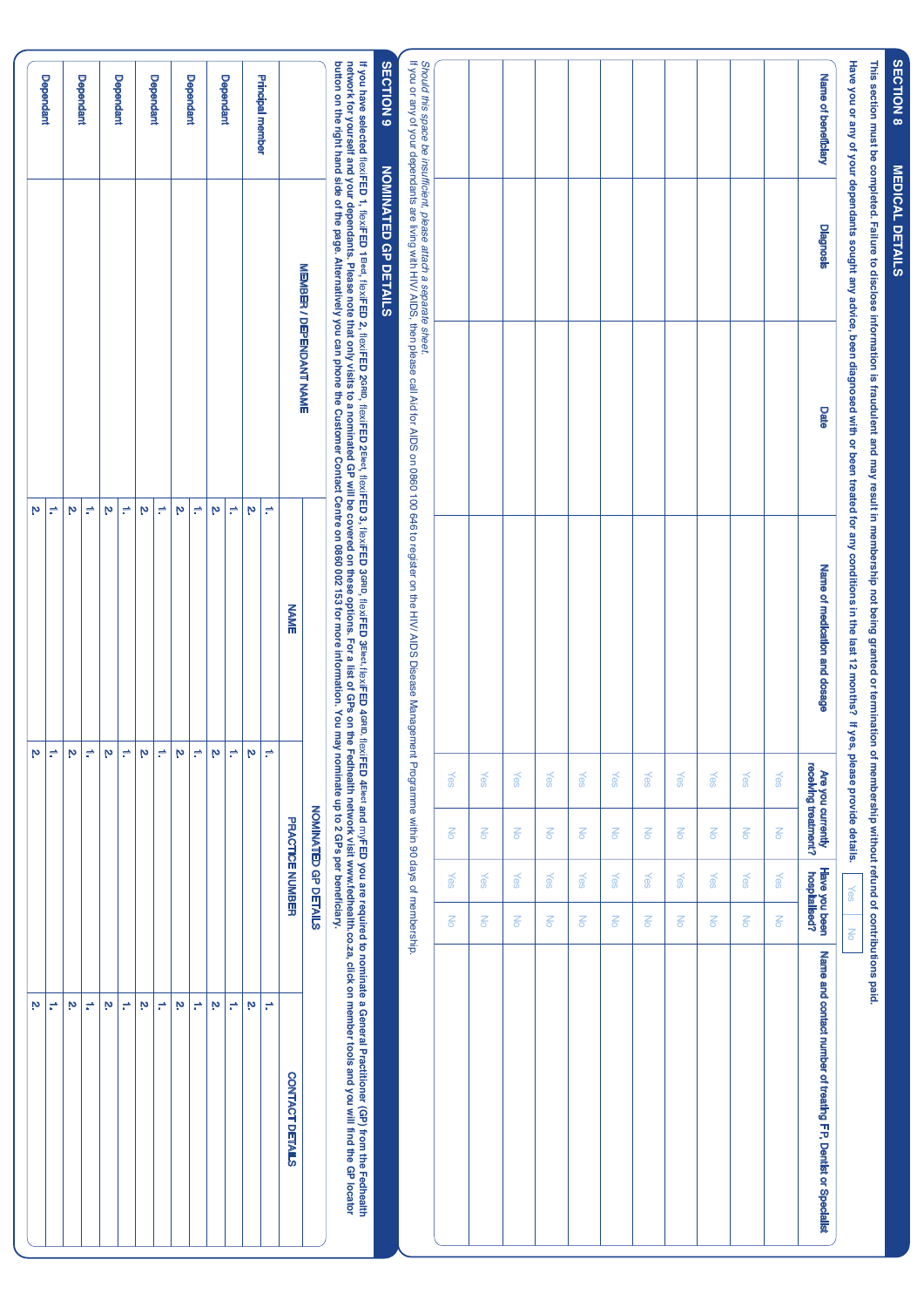| <b>SECTION 10</b>                                                                                                                                                                                                                                                                                                                                                                                                                                                                                                                                                                                                                  | INCOME VERIFICATION FOR THE MYFED OPTION                                                                                                                                                                                                                                                                                                                                                                                                                                                                                                                                                                                                                                                              |  |  |
|------------------------------------------------------------------------------------------------------------------------------------------------------------------------------------------------------------------------------------------------------------------------------------------------------------------------------------------------------------------------------------------------------------------------------------------------------------------------------------------------------------------------------------------------------------------------------------------------------------------------------------|-------------------------------------------------------------------------------------------------------------------------------------------------------------------------------------------------------------------------------------------------------------------------------------------------------------------------------------------------------------------------------------------------------------------------------------------------------------------------------------------------------------------------------------------------------------------------------------------------------------------------------------------------------------------------------------------------------|--|--|
| Please tick appropriate box<br>Highest income per family per month<br>$R1 - R5953$                                                                                                                                                                                                                                                                                                                                                                                                                                                                                                                                                 | Income is considered as the highest income earner per household. Income to declare includes, but is not limited to,<br>average monthly earnings over the last 12 months from guaranteed earnings, guaranteed allowances, company<br>contributions and variable pay or commissions from employement (this includes self-employment and informal<br>employment), pension and annuity proceed, interest earned on active and passive investments, rental income from<br>leasing properties and distributions recieved from a trust.                                                                                                                                                                      |  |  |
| R5 954 - R9 732<br>R9 733 - R12 021<br>R12 022 - R13 739<br>$R13740 - >$                                                                                                                                                                                                                                                                                                                                                                                                                                                                                                                                                           | Please note:<br>Should you declare income lower than your actual income, it will be considered fraud and will lead to the<br>immediate cancellation of your membership.                                                                                                                                                                                                                                                                                                                                                                                                                                                                                                                               |  |  |
|                                                                                                                                                                                                                                                                                                                                                                                                                                                                                                                                                                                                                                    | What you are required to do:<br>Attach all relevant proof of income and other supporting documents requested in each section to avoid any<br>administrative delays.                                                                                                                                                                                                                                                                                                                                                                                                                                                                                                                                   |  |  |
| <b>SECTION 11</b>                                                                                                                                                                                                                                                                                                                                                                                                                                                                                                                                                                                                                  | THIRD PARTY POWER OF AUTHORITY                                                                                                                                                                                                                                                                                                                                                                                                                                                                                                                                                                                                                                                                        |  |  |
|                                                                                                                                                                                                                                                                                                                                                                                                                                                                                                                                                                                                                                    | Should you want to give permission to a third party to act on your behalf, when you are unable to, please complete a separate Third Party Power of Authority Consent form.                                                                                                                                                                                                                                                                                                                                                                                                                                                                                                                            |  |  |
| <b>SECTION 12</b>                                                                                                                                                                                                                                                                                                                                                                                                                                                                                                                                                                                                                  | <b>DECLARATION BY PRINCIPAL MEMBER</b>                                                                                                                                                                                                                                                                                                                                                                                                                                                                                                                                                                                                                                                                |  |  |
| 2.                                                                                                                                                                                                                                                                                                                                                                                                                                                                                                                                                                                                                                 | I, the undersigned hereby apply for membership of Fedhealth Medical Scheme (the Scheme) and also nominate my dependants as specified.<br>I hereby undertake to observe and carry out the provisions of the Medical Schemes Act 131 of 1998 (the Act) and of the rules of the Scheme as amended from time to time.                                                                                                                                                                                                                                                                                                                                                                                     |  |  |
| 3.<br>registered rules of the Scheme.                                                                                                                                                                                                                                                                                                                                                                                                                                                                                                                                                                                              | I agree that the Scheme shall not be bound in any way by any representations or undertakings made or given by any person or agent which is in contradiction with the                                                                                                                                                                                                                                                                                                                                                                                                                                                                                                                                  |  |  |
|                                                                                                                                                                                                                                                                                                                                                                                                                                                                                                                                                                                                                                    | I further agree that the commencement of my membership and the liability of the Scheme as a result of this application is conditional upon the first contribution being<br>paid and received by the Scheme. In addition, should I default on payment of any subsequent contributions, and fail to remedy such default within the time periods allowed<br>in the rules, any benefits paid by the Scheme on my behalf after the receipt of my last contribution shall be reversed and payment of these claims shall be for my account.                                                                                                                                                                  |  |  |
| information.                                                                                                                                                                                                                                                                                                                                                                                                                                                                                                                                                                                                                       | I hereby authorise and request any doctor or medical professional person, or any other person who may be in possession of, or may hereafter acquire, any information<br>concerning my/ the nominated dependant's health, whether such information relates to the past or future, to disclose such information to the Scheme or its administrator<br>and agree that this authorisation and request shall remain in force after my/their deaths, as well as prior thereto. I indemnify the Scheme and its trustees, agents and<br>administrator against any claim, of whatsoever nature, which may be made against them as a result of, or arising out of the disclosure of any test results or medical |  |  |
| 6.                                                                                                                                                                                                                                                                                                                                                                                                                                                                                                                                                                                                                                 | I accept any penalties/ waiting periods that may be applied in accordance with the Act. I understand that these waiting periods may include a 3-month general waiting<br>period, a 12-month waiting period for pre-existing conditions and, if applicable, a late joiner penalty fee.                                                                                                                                                                                                                                                                                                                                                                                                                 |  |  |
|                                                                                                                                                                                                                                                                                                                                                                                                                                                                                                                                                                                                                                    | 7. I hereby authorise the Scheme to deduct from my salary or any other available funds via debiting of my bank account, all contributions or any other amounts that may<br>become due by me in terms of the Scheme's rules. In the event of arrears, I will be responsible for any legal costs that may arise in the recovery thereof.                                                                                                                                                                                                                                                                                                                                                                |  |  |
| 8.                                                                                                                                                                                                                                                                                                                                                                                                                                                                                                                                                                                                                                 | It is my sole responsibility as a member to ensure that the monthly contribution is received by the Scheme.                                                                                                                                                                                                                                                                                                                                                                                                                                                                                                                                                                                           |  |  |
| I hereby acknowledge that any credit extended by the Scheme to myself or my dependants whilst a member of the Scheme will become payable in full on termination<br>9.<br>of my membership and that interest may be charged on all amounts due and owing to the Scheme.                                                                                                                                                                                                                                                                                                                                                             |                                                                                                                                                                                                                                                                                                                                                                                                                                                                                                                                                                                                                                                                                                       |  |  |
|                                                                                                                                                                                                                                                                                                                                                                                                                                                                                                                                                                                                                                    | 10. I acknowledge that the Scheme may obtain any information regarding myself from any credit bureau, national loans register, South African Fraud Prevention<br>Service or any other agent I have dealt with, with regards to my profile and credit history.                                                                                                                                                                                                                                                                                                                                                                                                                                         |  |  |
| 11. I understand that the Scheme may provide written notification, to my e-mail address, failing which, my financial adviser's e-mail address as supplied by my financial adviser,<br>of changes to its rules.                                                                                                                                                                                                                                                                                                                                                                                                                     |                                                                                                                                                                                                                                                                                                                                                                                                                                                                                                                                                                                                                                                                                                       |  |  |
|                                                                                                                                                                                                                                                                                                                                                                                                                                                                                                                                                                                                                                    | 12. I acknowledge that non-disclosure of any information by myself or my dependants relevant to the assessment of this application shall render any contracts to which this<br>application relates null and void, and all contributions paid by me shall be forfeited to the Scheme. In such events, the Scheme shall be entitled to reclaim any amounts<br>which they may have paid to me or any person on my or my dependants' behalf under such contracts.                                                                                                                                                                                                                                         |  |  |
|                                                                                                                                                                                                                                                                                                                                                                                                                                                                                                                                                                                                                                    | 13. Should there be any additional information required by the Scheme which is not received within 7 days, the Scheme will automatically suspend the application.                                                                                                                                                                                                                                                                                                                                                                                                                                                                                                                                     |  |  |
| 14. I acknowledge that I am not a member of more than one Medical Scheme.                                                                                                                                                                                                                                                                                                                                                                                                                                                                                                                                                          |                                                                                                                                                                                                                                                                                                                                                                                                                                                                                                                                                                                                                                                                                                       |  |  |
|                                                                                                                                                                                                                                                                                                                                                                                                                                                                                                                                                                                                                                    | 15. I hereby authorise the Scheme or any of its nominated representatives to verify and confirm my bank details.                                                                                                                                                                                                                                                                                                                                                                                                                                                                                                                                                                                      |  |  |
|                                                                                                                                                                                                                                                                                                                                                                                                                                                                                                                                                                                                                                    | 16. I acknowledge that a monthly commission of 3% of my total monthly contribution up to a maximum, as legislated from time to time, will be paid to the financial adviser<br>in terms of the Medical Schemes Act 131 of 1998 (or as amended).                                                                                                                                                                                                                                                                                                                                                                                                                                                        |  |  |
|                                                                                                                                                                                                                                                                                                                                                                                                                                                                                                                                                                                                                                    | 17. I agree to provide the Scheme with 3 months' written notice to inform Fedhealth of my intention to terminate my membership.                                                                                                                                                                                                                                                                                                                                                                                                                                                                                                                                                                       |  |  |
| 18. I acknowledge that it is my responsibility to notify the Scheme of any changes to the facts, or any changes in my or my dependants' state of health, between the date of<br>signing this application form and the date when my membership commences. If this is not done before my membership commences, future claims may be rejected.<br>19. I hereby confirm that I understand the various partnership arrangements (either Designated Service Provider and/ or Preferred Provider) applicable to my option and am                                                                                                          |                                                                                                                                                                                                                                                                                                                                                                                                                                                                                                                                                                                                                                                                                                       |  |  |
|                                                                                                                                                                                                                                                                                                                                                                                                                                                                                                                                                                                                                                    | aware that co-payments and/ or lower reimbursement rates may apply to the non-use of Fedhealth partners.                                                                                                                                                                                                                                                                                                                                                                                                                                                                                                                                                                                              |  |  |
| 20. I declare that this personal statement, whether in my handwriting or not is complete, true and correct and that I have not concealed, withheld or misstated any material facts.<br>21. I consent, with the permission of my dependants, that the Scheme may collect, use, process, retain and share my and my dependants, personal information (PI) for the<br>purpose of providing Medical Scheme benefits and managed healthcare services. This includes the collecting and sharing of my personal information with the Scheme's<br>partners and facilities who are essential to the administration and membership process.* |                                                                                                                                                                                                                                                                                                                                                                                                                                                                                                                                                                                                                                                                                                       |  |  |
| your family with the full range of our Medical Scheme services.                                                                                                                                                                                                                                                                                                                                                                                                                                                                                                                                                                    | * You can access more details on the Protection of your Personal and Health Information on www.fedhealth.co.za. When you accept these terms and conditions you will allow us to provide                                                                                                                                                                                                                                                                                                                                                                                                                                                                                                               |  |  |
| <b>Sanlam Reality Access</b><br>fedhealth.co.za/Sanlam-reality-access/                                                                                                                                                                                                                                                                                                                                                                                                                                                                                                                                                             | Fedhealth members receive FREE Sanlam Reality Access membership – a value-added offering that provides you with R3 000 cover for your pets in case of an accident<br>through PetSure, as well as up to R5 million worth of travel insurance through Travel Insurance Consultants (TIC) and up to R5 000 funeral cover. Your Sanlam Reality<br>Access membership is automatically activated and terminated with your Fedhealth membership. For more information about Sanlam Reality Access you can visit                                                                                                                                                                                              |  |  |
| Please note:<br>healthcare information.                                                                                                                                                                                                                                                                                                                                                                                                                                                                                                                                                                                            | . Once your Sanlam Reality Access membership is activated, you will receive monthly communication from Sanlam Reality.<br>· You can cancel your Sanlam Reality Access membership at any time without any effect on your Fedhealth membership. Simply email info@sanlamreality.co.za<br>. In order to offer, activate and maintain your Sanlam Reality Access membership, Fedhealth will supply your personal information to Sanlam Reality, but not your                                                                                                                                                                                                                                              |  |  |
|                                                                                                                                                                                                                                                                                                                                                                                                                                                                                                                                                                                                                                    | By signing this section, you agree to the declaration above and give Fedhealth your consent to activate your Sanlam Reality Access membership.                                                                                                                                                                                                                                                                                                                                                                                                                                                                                                                                                        |  |  |
|                                                                                                                                                                                                                                                                                                                                                                                                                                                                                                                                                                                                                                    |                                                                                                                                                                                                                                                                                                                                                                                                                                                                                                                                                                                                                                                                                                       |  |  |
|                                                                                                                                                                                                                                                                                                                                                                                                                                                                                                                                                                                                                                    |                                                                                                                                                                                                                                                                                                                                                                                                                                                                                                                                                                                                                                                                                                       |  |  |
| Print name                                                                                                                                                                                                                                                                                                                                                                                                                                                                                                                                                                                                                         | <b>Identity number</b>                                                                                                                                                                                                                                                                                                                                                                                                                                                                                                                                                                                                                                                                                |  |  |